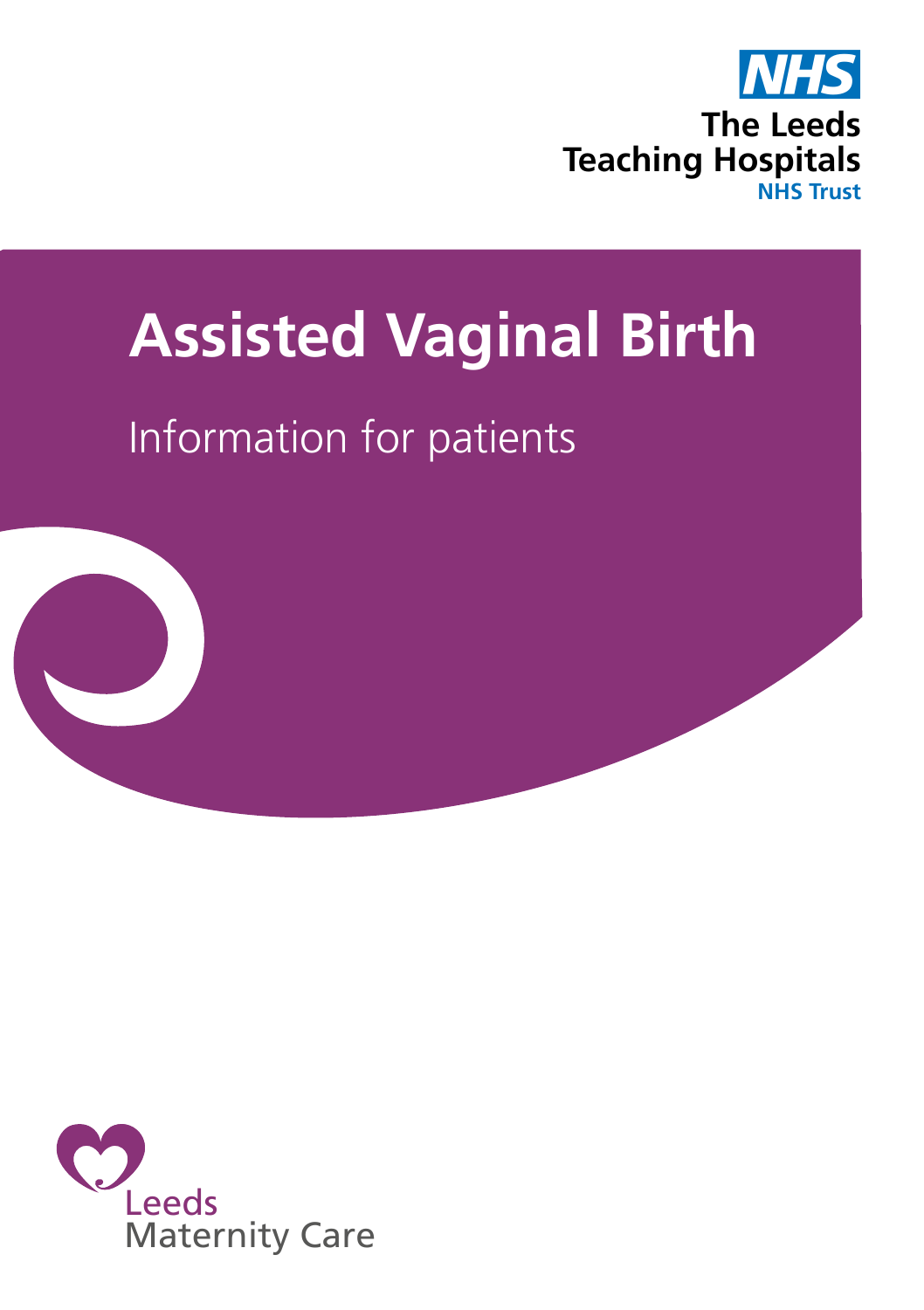Assisted birth is the term used when you baby is born vaginally, using either forceps or a ventouse cup.

# **Why will I need help to delivery my baby?**

There are several reasons you may need help, including if:

- You are fully dilated and your baby is not moving through the birth canal as expected
- There are concerns about your wellbeing requiring a speedier delivery
- There are concerns about your baby's wellbeing requiring a speedier delivery

An assisted birth will mimic a spontaneous birth with minimum risk for you and your baby. Forceps or ventouse will only be used if they are the safest way to give birth.

You're much less likely to require an assisted birth if you have had a vaginal birth before.

### **Will I be asked for consent?**

Yes. A doctor will ask for your permission to use forceps or ventouse to help deliver your baby. They will also explain:

- why they think you need an assisted birth
- what instrument they want to use
- the potential risks to you and your baby.

After your baby is born, you will have a chance to talk to your doctor or midwife about why you needed an assisted birth.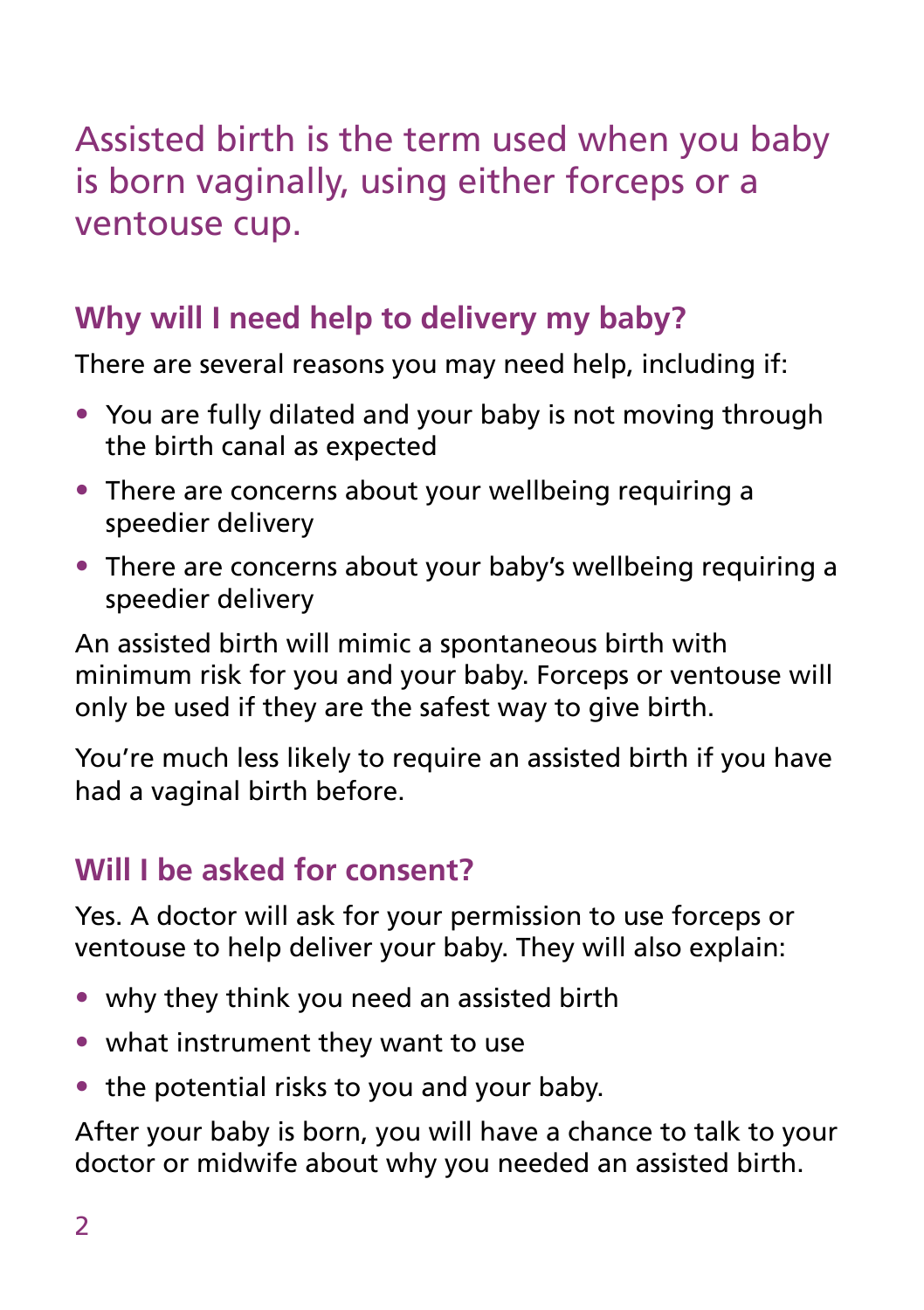You can talk to your midwife about how to avoid an assisted birth before labour and a professional will be there to help you on the day.

### **What is a Ventouse birth?**

A ventouse (vacuum extractor) uses suction to attach a plastic cup on to your baby's head. The doctor will wait until you are having a contraction and then ask you to push while they gently apply traction to help deliver your baby. This may be repeated over three to four contractions.

### **What is a Forceps birth?**

Forceps are smooth metal instruments that look like large spoons. They are curved to fit around your baby's head. The doctor will carefully put them around your baby's head, wait until you have a contraction and then ask you to push while they gently apply traction to help deliver your baby. They may need to pull more than once.

### **Which instrument will be used?**

Your doctor will choose the type of instrument most suitable for you, your baby and your situation.

There are many different types of ventouse and forceps, some of which are specifically designed to turn the baby around, if needed. Both instruments are effective in different situations, forceps may be used if your baby is in a sub-optimal position or higher up the birth canal, a ventouse may be used if your baby is in a lower position.

A ventouse is less likely to cause vaginal tearing, but is not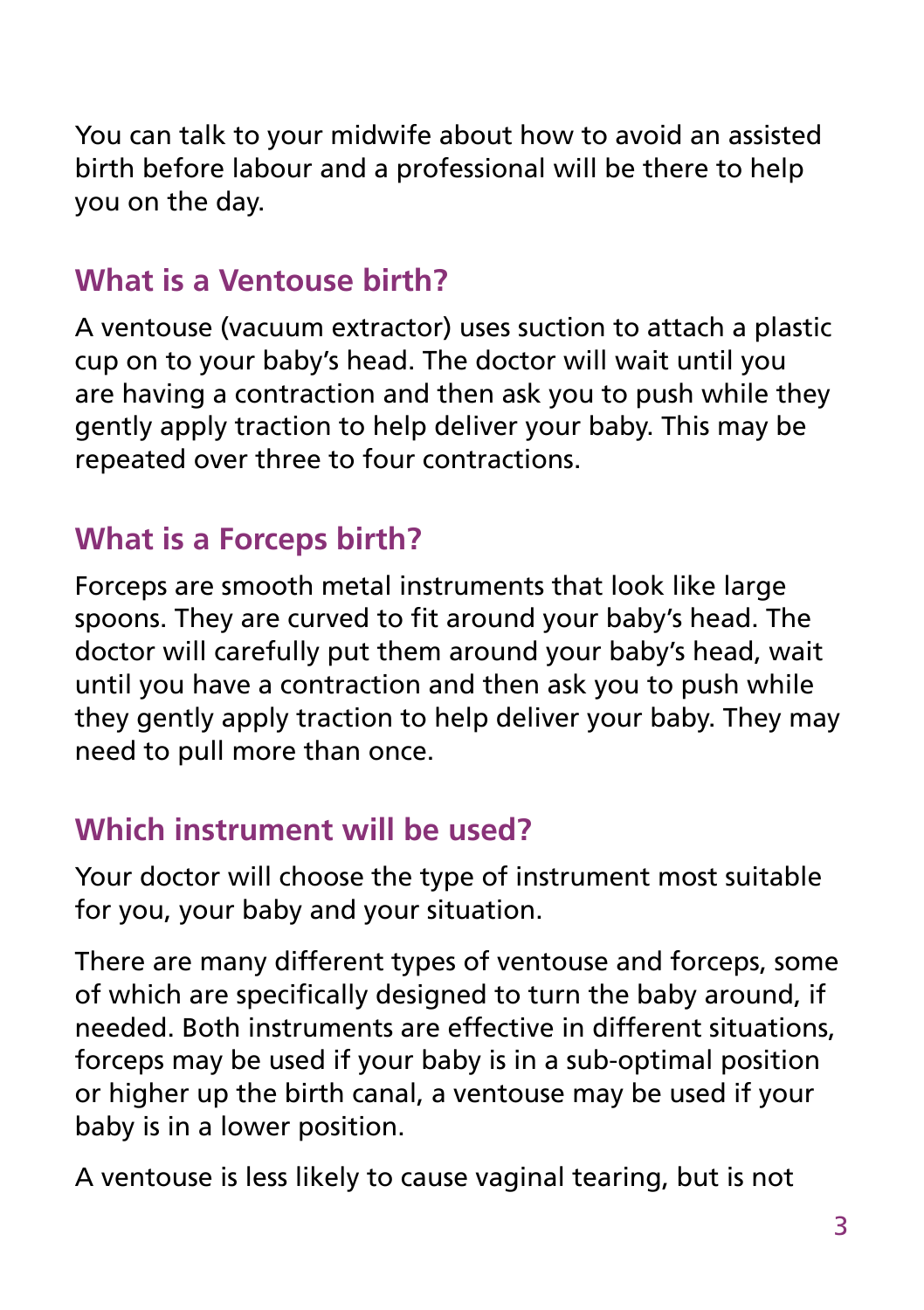suitable if you are less than 34 weeks pregnant as the baby's head is softer. Ventouse deliveries have an increased risk to your baby of developing localised bleeding under the skin at the site where the suction cap is applied. A ventouse delivery is also more likely to fail.

#### **What happens during a forceps or ventouse assisted birth?**

Your doctor will examine your abdomen and do a vaginal examination to confirm that an assisted delivery is best for you.

Your bladder will be emptied by passing a small tube (catheter) into it.

They may use a local anaesthetic injection inside the vagina (pudendal block) or a regional anaesthetic injection given into the space around the nerves in your back (an epidural) to block any pain.

If your baby's head needs turning, you may be transferred to theatre for the birth of your baby. Here regional anaesthesia (epidural/spinal) will be given for pain relief.

# **Are assisted births always successful?**

Not always. If your doctor has tried using a ventouse or forceps and they do not think your baby can be born safely vaginally, they will recommend your baby is born by caesarean section.

Assisted vaginal birth is less likely to be successful if:

- Your baby is large
- Your baby is in a position which makes spontaneous birth more difficult
- Your baby's head is not low down in the birth canal.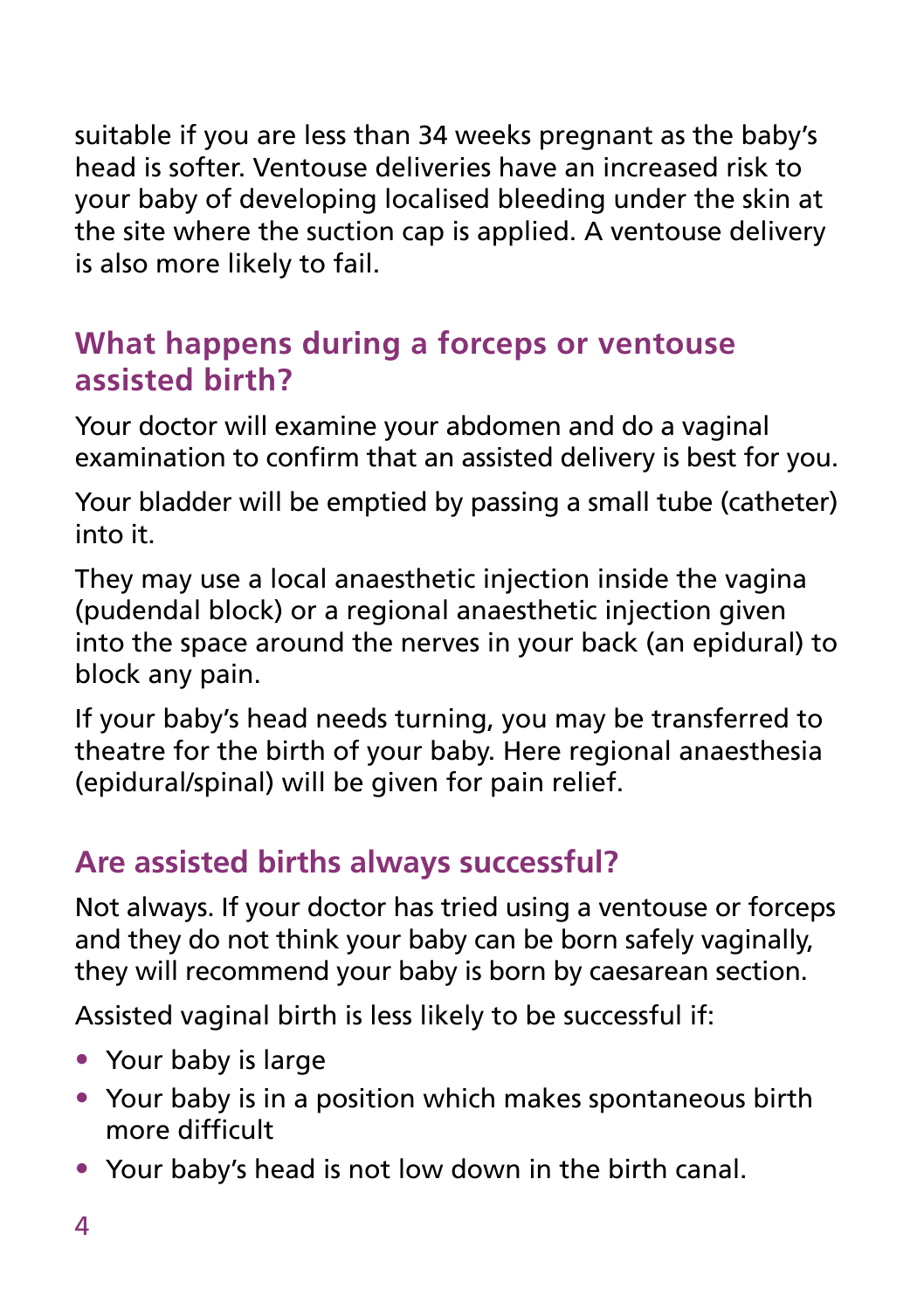# **What are the risks of having an assisted birth?**

#### **Bleeding**

Vaginal bleeding is normal after giving birth. Immediately after an assisted birth, you may have some heavier bleeding. This will be recognised by the team and managed at the time.

Tell your midwife or health visitor if you're losing blood in large clots because you may need some treatment.

#### **Vaginal tears or episiotomy**

You may have a vaginal tear or an episiotomy. This is a cut made in the area between your vagina and anus, called the perineum. Even without the forceps or ventouse the perineum may tear during delivery. If you have a vaginal tear or episiotomy, this will be repaired with dissolvable stitches.

If you have an assisted birth, you're more likely to have a third- or fourth-degree tear. This is a vaginal tear that involves the muscle or the wall of the anus or rectum.

### *This type of tear affects:*

- 1 in 100 women having a normal vaginal birth
- up to 4 in 100 having a ventouse delivery
- 8 12 in 100 having a forceps delivery.

#### **Bowel and bladder problems**

Urinary incontinence (leaking wee) can happen after childbirth and the risk of this can increase after a ventouse or forceps delivery. It is important you follow advice regarding pelvic floor exercises.

Anal incontinence (leaking wind or poo) can happen after vaginal birth, particularly if you had a third- or fourthdegree tear.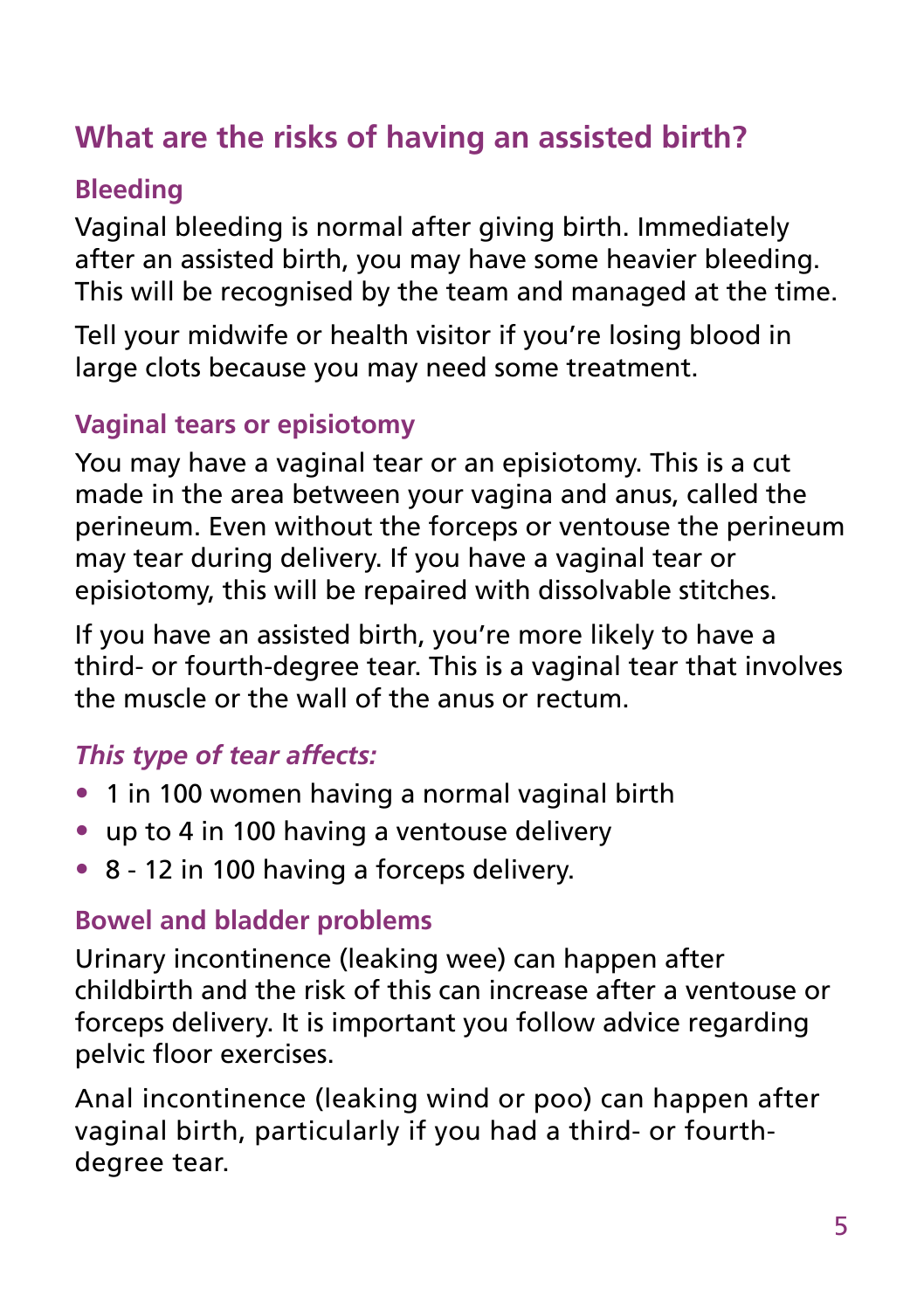If you have any concerns about incontinence, do not delay discussing this with your midwife who can refer you to a women's health physiotherapist.

#### **Blood clots**

Pregnancy increases the risk of blood clots forming in the veins in your legs and pelvis (deep vein thrombosis) and this risk is higher after an assisted birth. You can help reduce this risk by staying as mobile as possible after you give birth. You may also be advised to wear special stockings and to have daily injections of heparin, which makes the blood less likely to clot.

Sudden onset of chest pain or shortness of breath and pain and swelling in the legs are all signs of blood clots and must be reviewed urgently.

# **Are there any risks for the baby?**

#### **If you have a ventouse delivery, the suction cup can:**

- leave a mark on the baby's head, which should disappear after a day or two
- cause a bruise on a baby's head. It rarely causes any problems with babies except for a slight increase in jaundice in the first few days.

#### **Forceps can:**

- leave a mark on the baby's face this is very common and usually small, and usually disappears within 24–48 hours
- Sometimes leave small cuts on the baby's face or scalp, which will heal quickly.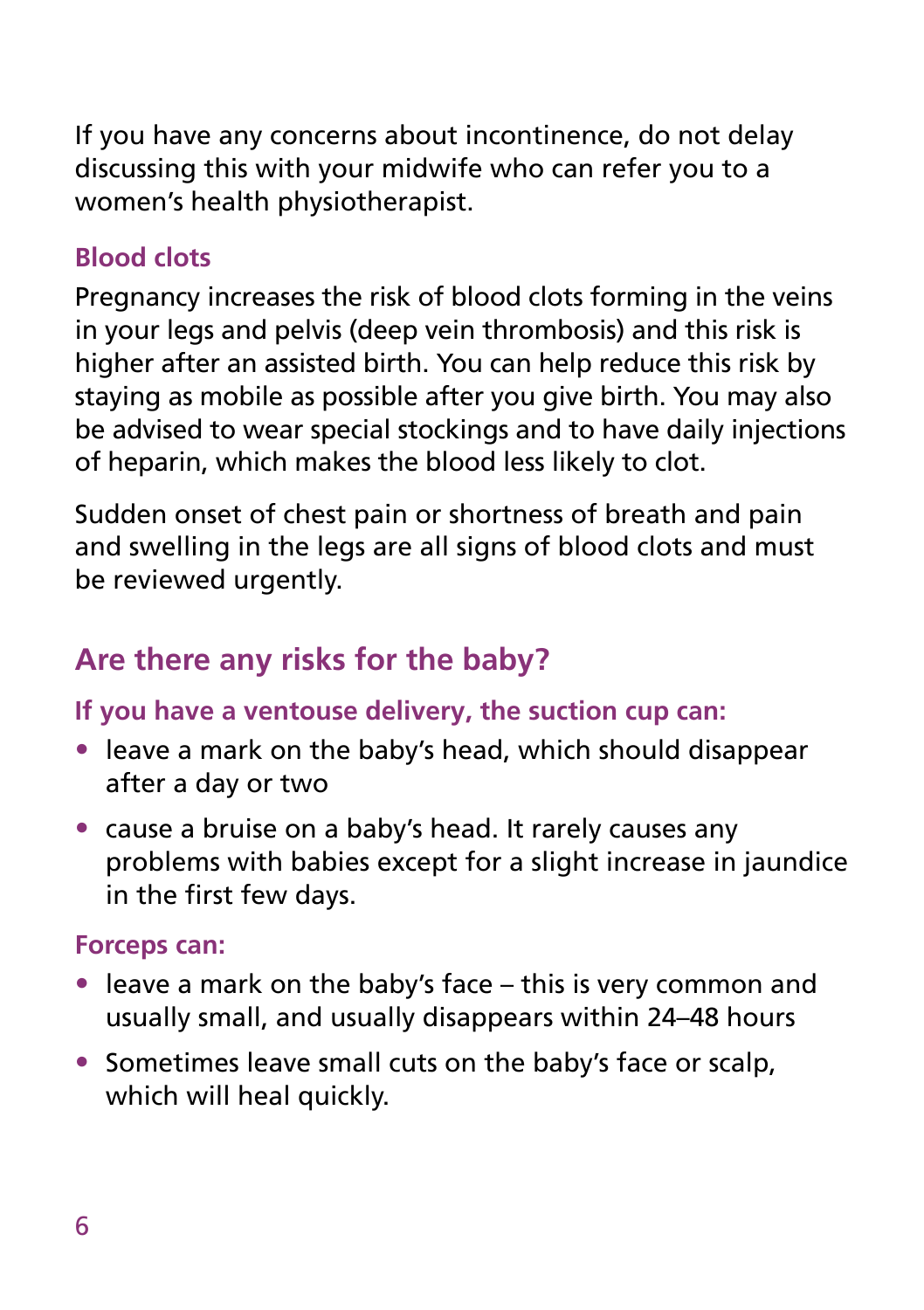### **Can I decline an assisted delivery?**

The Doctor will not proceed without your consent. However, caesarean section can be difficult at full dilatation if the baby's head is low. In this situation, the risk of trauma to Mother and Baby is much greater at caesarean section than with an assisted delivery. Caesarean sections in this situation can also impact on future pregnancies, with the risk of preterm birth increasing by 20% in future pregnancies.

#### **How will I feel after I leave hospital?**

Much like after any birth, you may feel a little bruised and sore. Any stitches will heal within a few weeks and pain relief will help.

#### **Will I need an assisted birth next time?**

Not necessarily. Most women who have an assisted birth deliver their baby without help next time.